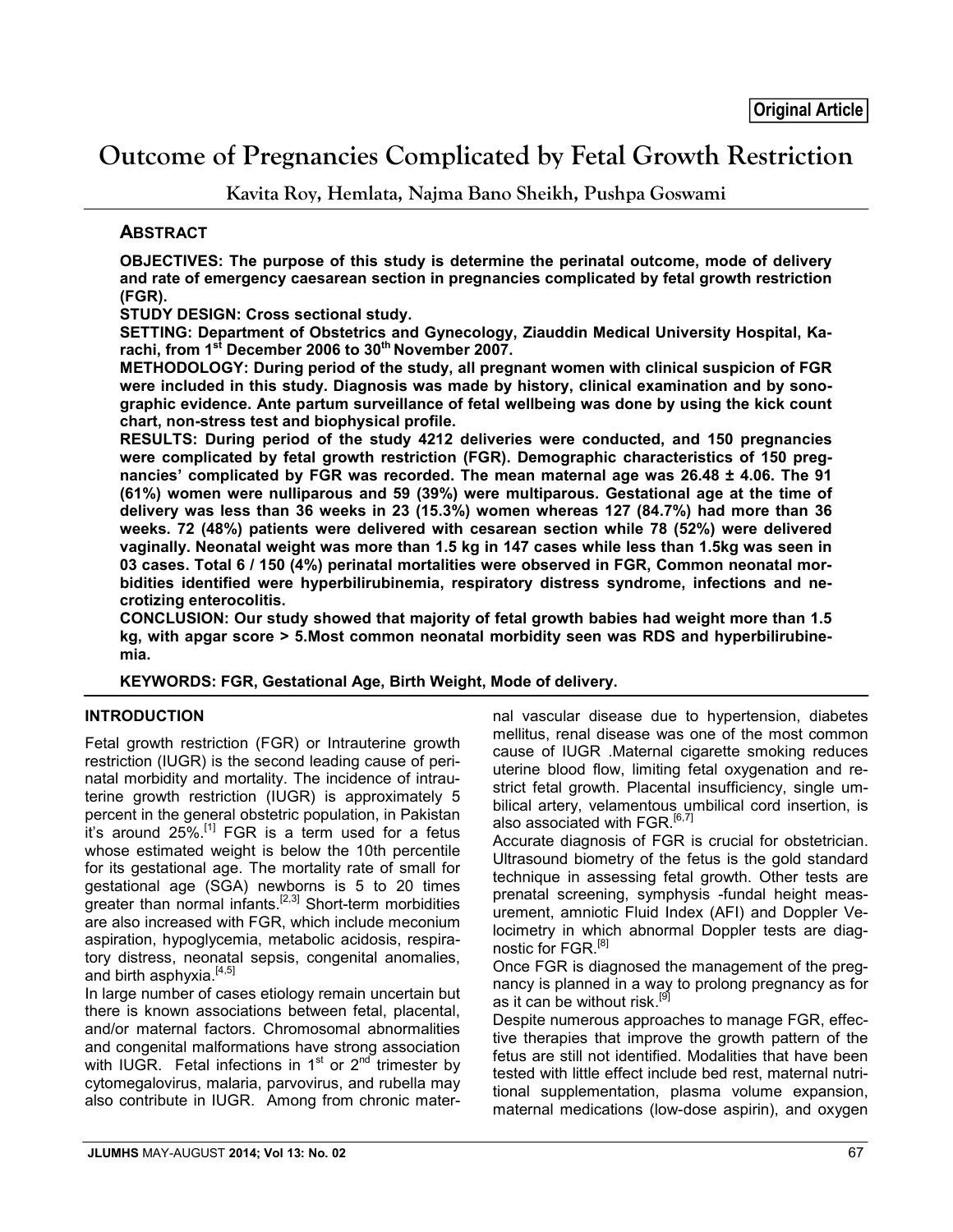supplementation.<sup>[10]</sup> Frequency of re-evaluation of the FGR fetus depends on multiple factors. Timing of delivery must be individualized based on the gestational age of the fetus, maternal health, the severity of the FGR and fetal well-being. Early delivery is indicated if there is arrest of fetal growth and pulmonary maturity is satisfactory.<sup>[11]</sup>

#### **MATERIALS AND METHODS**

This cross sectional study was carried out at Department of Obstetrics and Gynecology, Ziauddin Medical Hospital, Karachi from November 2006 to December 2007. Total number of patients included in this study were 150 through non probability sampling. Data was collected on specially designed questionnaire. Diagnosis of FGR was made by menstrual history, clinical examination and by sonographic evidence. First trimester scan was used for confirmation of exact gestational age on antenatal checkup and patients were examined for measurements of symphysio-fundal height, assessment of liquor and maternal weight gain. Ante partum surveillance of fetal wellbeing was done by using the kick count chart, non-stress test and biophysical profile, Doppler flow studies of uterine and fetal blood flow to detect fetus at risk. Variables, which were taken into account were gestational age, mode of delivery, at birth weight and Apgar score, perinatal deaths and morbidity at one week.

#### *Inclusion Criteria*

Singleton booked pregnancies, in which gestational age was determined by last menstrual period and ultrasound scan prior to 20 week of gestation, suggestive of intrauterine FGR.

#### *Exclusion Criteria*

Appropriate for gestational age (AGA) and Pregnancies with fetal malformation or congenital abnormalities.

#### *Statistical Analysis*

Data was analyzed by using SPSS version-20. Descriptive statistics were used for data presentation. Frequencies and percentages will be calculated for nominal and categorical variables, gestational age, and mode of delivery, birth weight, Apgar score, perinatal deaths, and neonatal complications.

#### **RESULTS**

Among 4212 deliveries conducted during period of this study, 150 (3.5%) pregnancies were complicated by fetal growth restriction (FGR).

#### *Demographic characteristics of the patients*

The mean maternal age was  $26.48 \pm 4.06$  (ranging from 17 to 45) years. The predominant age group in study was 23-35 years. Histogram of age distribution is presented in Figure I. Parity status was recorded; 91 (61%) were nulliparous and 59 (39%) were multiparous (Table I), the highest parity was 7 observed in only two women. Gestational age at the time of delivery was less than 36 weeks in 23 (15.3%) women, while in 127 (84.7%) patients gestation age at the time of delivery was more than 36 weeks (Table I). Out of total 150 women, 72 (48%) were delivered with Cesarean section while 78 (52%) were delivered with vaginal delivery.

Neonatal weight was more than 1.5 kg in 147 cases while less than 1.5kg was seen in 03 cases. Total 6 / 150 (4%) perinatal mortalities were observed in FGR; of these 1 was IUD and 5 neonatal deaths (Table II). Fetal Apgar score and neonatal morbidities at 1 week are presented in Table II. Common neonatal morbidities identified were hyperbilirubinemia, respiratory distress syndrome, infections and necrotizing enterocolitis. FGR neonates required more neonatal care unit (NCU) admissions.

#### **TABLE I: SHOWING PARITY, GESTATIONAL AGE AND MODE OF DELIVERY (n=150)**

| <b>Parity</b>      |     |       |
|--------------------|-----|-------|
| Nulliparous        | 91  | 61%   |
| Multiparous        | 59  | 39%   |
| Gestational age    |     |       |
| Less than 36 weeks | 23  | 15.3% |
| More than 36 weeks | 127 | 84.7% |
| Mode of delivery   |     |       |
| Cesarean section   | 72  | 48%   |
| Vaginal delivery   | 78  | 52%   |

#### **FIGURE I: SHOWING AGE DISTRIBUTION (n = 150)**

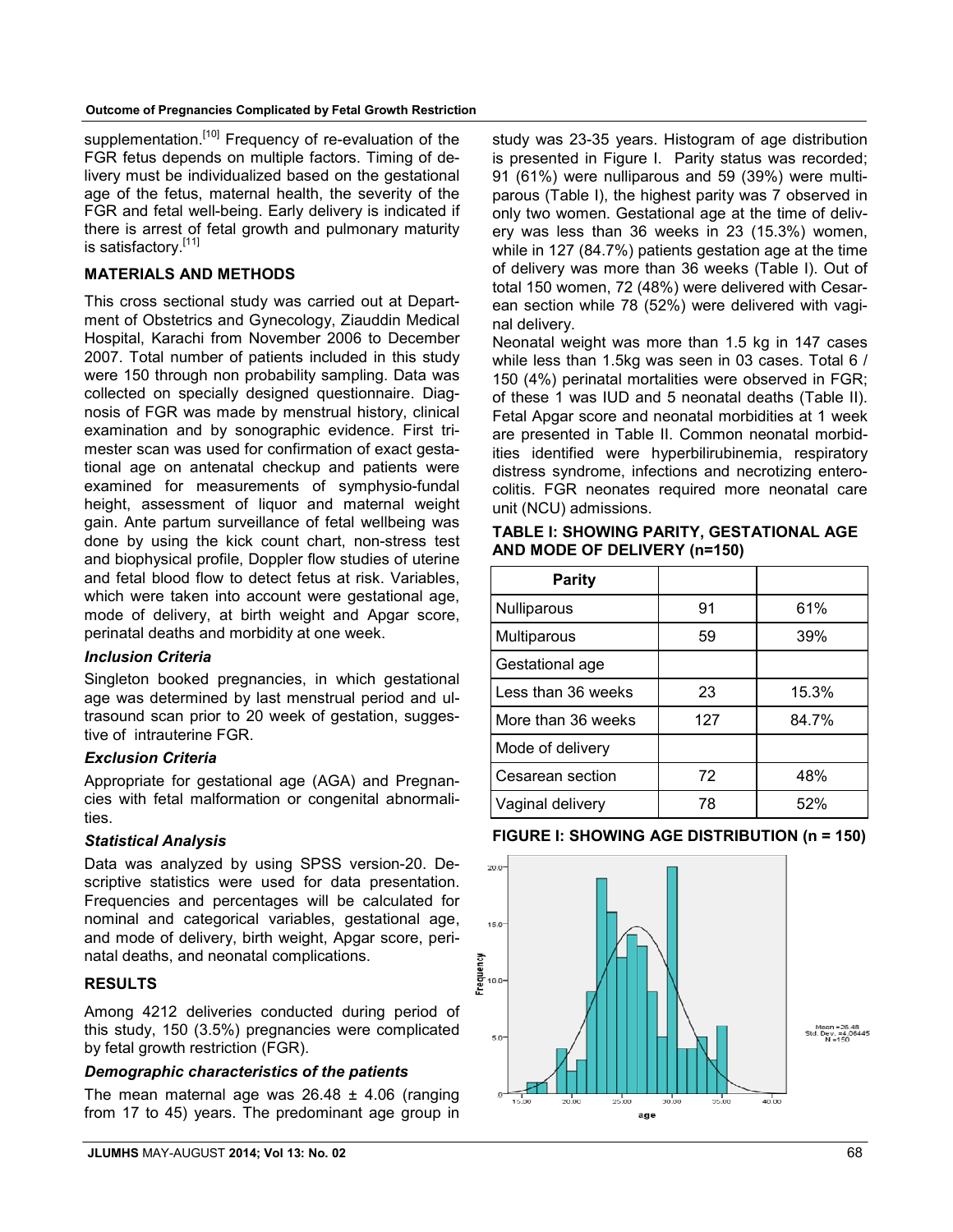**Kavita Roy, Hemlata, Najma Bano Sheikh, Pushpa Goswami**

| TABLE II: NEONATAL WEIGHT, PERINATAL MOR- |
|-------------------------------------------|
| TALITY AND APGAR SCORE AT BIRTH AND MOR-  |
| BIDITIES AT ONE WEEK $(n = 150)$          |

| <b>Variables</b>                   | Number of<br><b>Neonates</b> | <b>Percent-</b><br>age% |
|------------------------------------|------------------------------|-------------------------|
| <b>Neonatal Birth weight</b>       |                              |                         |
| More than 1.5 kg                   | 147                          | 98                      |
| Less than 1.5 kg                   | 03                           | 2                       |
| Perinatal mortality                | 06                           | 4                       |
| Intrauterine death                 | 01                           | 0.66                    |
| Neonatal death                     | 05                           | 3.33                    |
| Apgar score at birth               |                              |                         |
| < 5                                | 9                            | 6                       |
| > 5                                | 141                          | 94                      |
| Neonatal morbidity                 |                              |                         |
| Respiratory Distress Syn-<br>drome | 65                           | 43.3                    |
| Infection                          | 6                            | 4                       |
| Hyperbilirubinemia                 | 55                           | 36.6                    |
| Necrotizing enterocolitis          | 3                            | 2                       |
| Circulatory failure                | 1                            | 0.6                     |

# **DISCUSSION**

Every year about 130 million babies are born. Out of those 8 million before their first, and 10 million infants die before their fifth birthday. The highest number of neonatal deaths occurs in Asia. Low birth weight is major cause of neonatal deaths. Around 15% of newborn infants weigh less than 2500 grams. Data shows that 50% of the world's malnourished children are found in 3 countries, namely Bangladesh, India and Pakistan and prevalence in Pakistan is around 25%. [12, 1]

The proportion of FGR in current study is 3.5% in singleton booked pregnancies; gestational age was determined by last menstrual period and ultrasound scan before 20 wks of gestation. Out of 150 FGR cases, 72 (48%) were delivered by Cesarean section while 78 (52%) patients had vaginal delivery; whereas the overall Cesarean rate was only 27%, these results are in agreement with that of Munawar Jannat Rana from Military hospital Rawalpindi in 2000. The increased rate of cesarean delivery in FGR is also consistent with other studies.<sup>[13,14]</sup> In this study, lower vaginal delivery rate was seen in FGR cases with abnormal umbilical artery Doppler velocimetry compared with AGA cases, as seen in study of HuiLi et al.<sup>[15,16]</sup> The mode of delivery can be decided based on the gestational age, cervical suitability and severity of the growth restriction judged by Doppler studies of fetal circulation and computerized CTG. If the uterine artery Doppler studies show absent or reversed end-diastolic flow then cesarean section is preferred mode of delivery. We achieved a success rate of 96% in terms of perinatal outcome with early detection, close surveillance and timely delivery, fetal mortality was reduced to only 4%. Recent data have suggested that there is either no change or a significant increase in the risk of RDS associated with FGR. The analysis of piper et al demonstrated an increase in perinatal mortality associated with FGR and no difference in the incidence of RDS.<sup>[17]</sup> In our study common perinatal morbidities were seen as respiratory distress syndrome in 63 (42%), hyperbilirubinemia 57 cases (38%), infections 10 cases (6.6%)<sup>,</sup> necrotizing enterocolitis 3 cases ( 2%) and circulatory failure 1 case( 0.6%). These babies had poorer Apgar score, higher rate of birth asphyxia resulting in emergency Cesarean sections as found in previous studies. Apgar score was less than 5 in 9 cases (6%) and more than 5 in 141(94%) cases. Likewise Soregaroli et al<sup>18</sup>, and Munawar Jannat<sup>15</sup> Rana study, these babies required more need of admissions to NCU, as in this study.

In this study we examined the data to detect gestational age at delivery, mode of delivery and association of FGR with increased neonatal morbidity and mortality within one week of delivery, Cesarean section was performed for fetal distress depending upon the findings of cardiotocography as the facility of fetal blood sampling is not available in our setup. According to M de Onis, FGR is a major public health problem worldwide, which contributes to closing the intergenerational cycle of poverty; disease and malnutrition. A large proportion of newborns in most developing countries suffer some degree of FGR. This paper quantifies the magnitude and describes the geographical distribution of FGR in developing countries. At least an estimated 13.7 million infants are born annually at term with low birth weight (LBW), 11% of all newborns in developing countries. This rate is approximately 6 times higher than that experienced in developed countries. In our study the birth weight was less than 1.5 kg in only 3 cases, while in 147 cases birth weight was more than 1.5 kg. A prevalence of FGR in excess of 20% has been recommended as the cutoff point for triggering public health action. The prevalence in Pakistan is around 25% so a dire need for an immediate intervention is imperative.<sup>[19, 1]</sup>

# **CONCLUSION**

This study shows that careful detection and close